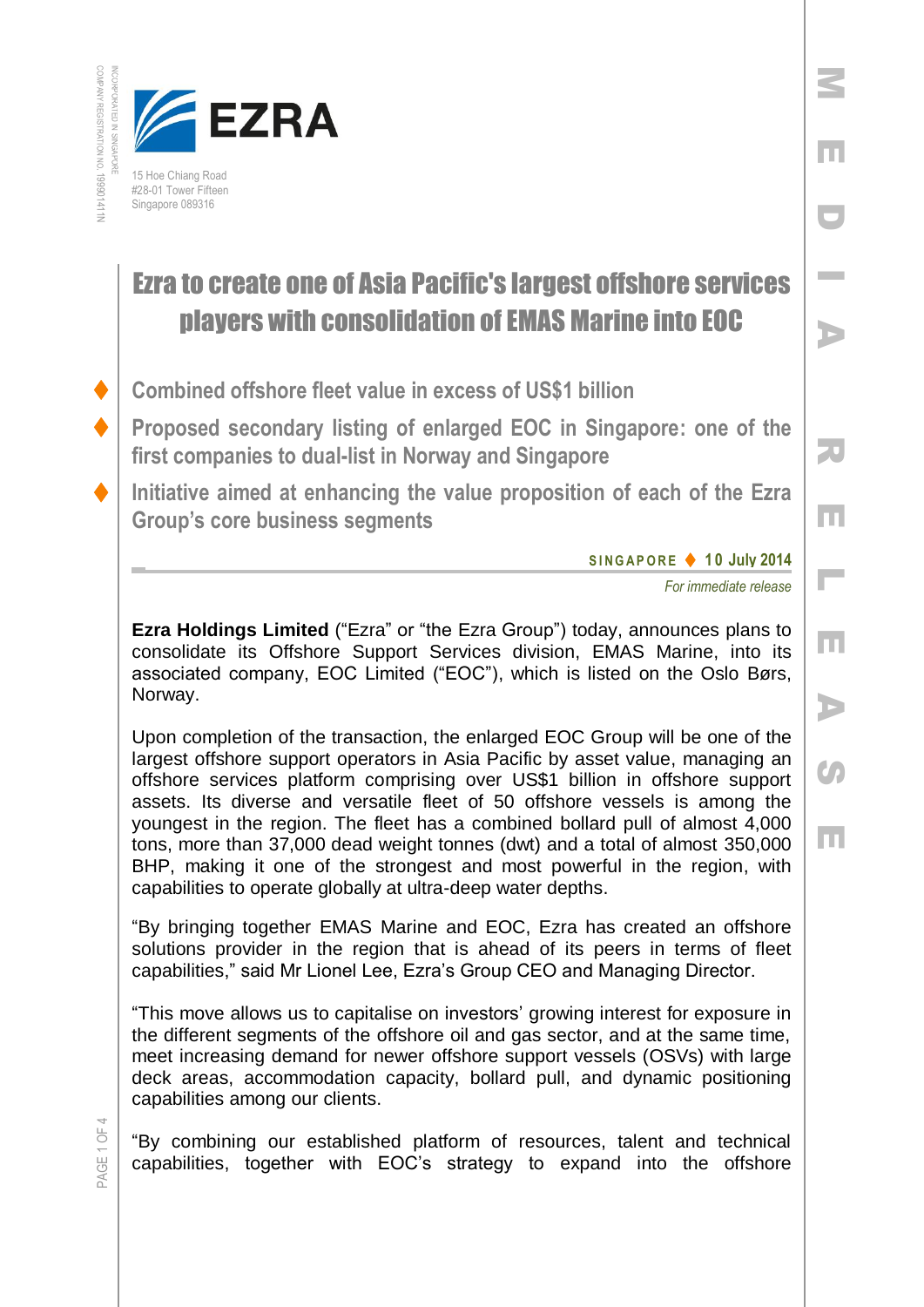

Singapore 089316

accommodation space, we believe it is now time to unlock value and consolidate our business units.".

M

E

D

**Inches** 

A

R

E

 $\Box$ 

E

A

 $\mathcal{C}$ 

E

Mr Lee Kian Soo, Ezra's Group Founder, Non-Executive and Non-Independent Director, said: "This is a significant milestone for us. When we started in 1992, we were a simple ship operator. Seven years later, we obtained our first vessel. Today, I am pleased to present to the market this new platform which manages 50 vessels. Through the years, we have gained international recognition for our strong execution capabilities and operational flexibility. I believe that with our enlarged platform, we can capture a greater market share and serve our clients better."

The enlarged EOC fleet boasts modern and technologically advanced vessels with strong deepwater capabilities to meet growing demand arising from increased offshore oil and gas exploration and production activities globally. It will leverage EMAS Marine's extensive execution capabilities and established track record in asset management to strengthen its position as a leading offshore solution provider, offering a suite of offshore support services, including, OSVs, accommodation, construction, and resource management.

With a highly experienced and committed independent management team helming the enlarged EOC Group, Ezra's management will also be able to focus on developing the fast-growing Subsea Services business, which has become the Group's main revenue generator.

## **The proposed consolidation**

Ezra and EOC have agreed on a consideration of US\$520 million, comprising US\$150 million in cash and US\$370 million by the issuance of approximately 280.1 million new EOC shares to Ezra based on the issue price of NOK 8.18 per new share.

The consideration was arrived at on a willing-buyer, willing-seller basis and takes into account, among others, the track record and market position of EMAS Marine and business rationale for the enlarged entity. In EOC's announcement, Fearnley Securities AS, the independent financial adviser to the board of directors of EOC, has rendered a preliminary conditional opinion that the terms of the proposed consolidation are fair to the EOC shareholders.

DBS Bank Ltd's Strategic Advisory unit has been appointed as Ezra's financial adviser in relation to the proposed consolidation exercise.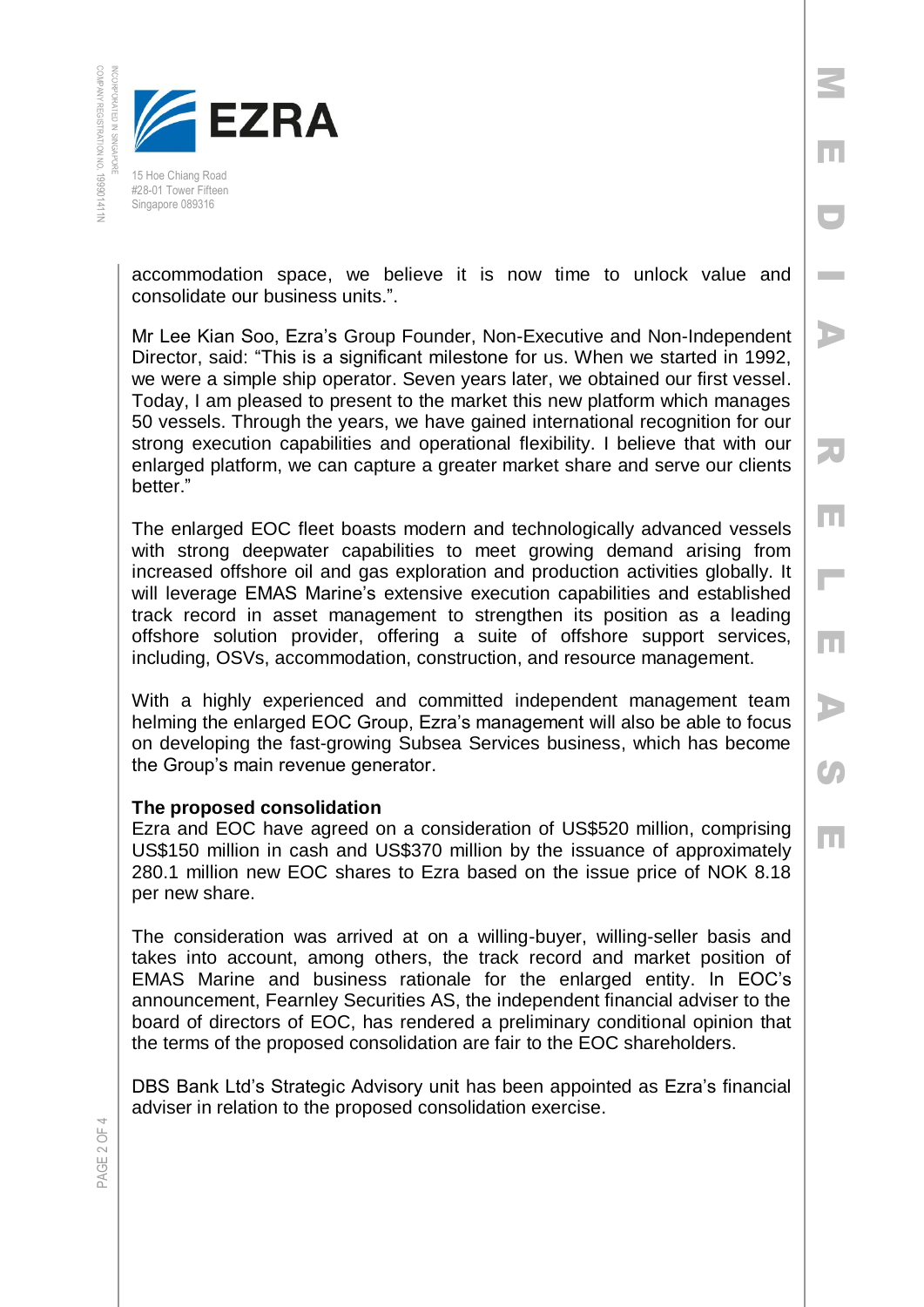

## **Proposed secondary listing on SGX-ST**

In connection with the proposed consolidation, EOC is considering a potential secondary listing and quotation of all the shares of EOC on the Main Board of the Singapore Exchange Securities Trading Limited (SGX-ST). Further, it is contemplated that Ezra will undertake a secondary sale of shares of up to US\$20 million in the Norwegian market directed at EOC's existing shareholders in the Norwegian Central Securities Depository (VPS), at the same price as the proposed offering.

The proposed secondary listing is led by DBS Bank Ltd, one of Asia's largest banks. DNB Bank ASA, Norway's largest financial services group, has been appointed as financial adviser to EOC for the transaction.

The proposed secondary listing will allow EOC to leverage the EMAS branding in Asia for greater access to competitive sources of debt and equity and is expected to improve the overall trading liquidity in EOC shares.

The proposed offering is subject to, among other things, approval from the SGX-ST and the shareholders of EOC and the prevailing capital market conditions. The timing of the Extraordinary General Meetings of Ezra and EOC will be announced in due course.

Upon completion of the consolidation exercise and secondary listing, Ezra will retain a majority shareholding in EOC to capitalize on the prospects of the Offshore Support Services business.

## **ABOUT THE COMPANY**

M

E

D

I

A

R

E

 $\overline{\phantom{a}}$ 

E

A

 $\mathcal{C}$ 

E

**www.emas.com ♦ SGX mainboard listing: December 2005** 

EMAS – a leading global contracting group providing offshore/subsea construction, marine, production and well intervention services – is Ezra's operating brand. With offices across five continents, it delivers best-value solutions to the oil and gas (O&G) industry by combining its global footprint and proven engineering skills with a diverse offering of premium assets and services designed to fully meet clients' needs.

Operating in unison, Ezra's core divisions are able to execute a full spectrum of seabed-tosurface engineering, construction, marine and production services anywhere in the world.

EMAS AMC is a global EPCIC service provider of comprehensive subsea-to-surface solutions for the offshore oil and gas industry, especially in the SURF and Subsea Tie-Back sector. Core